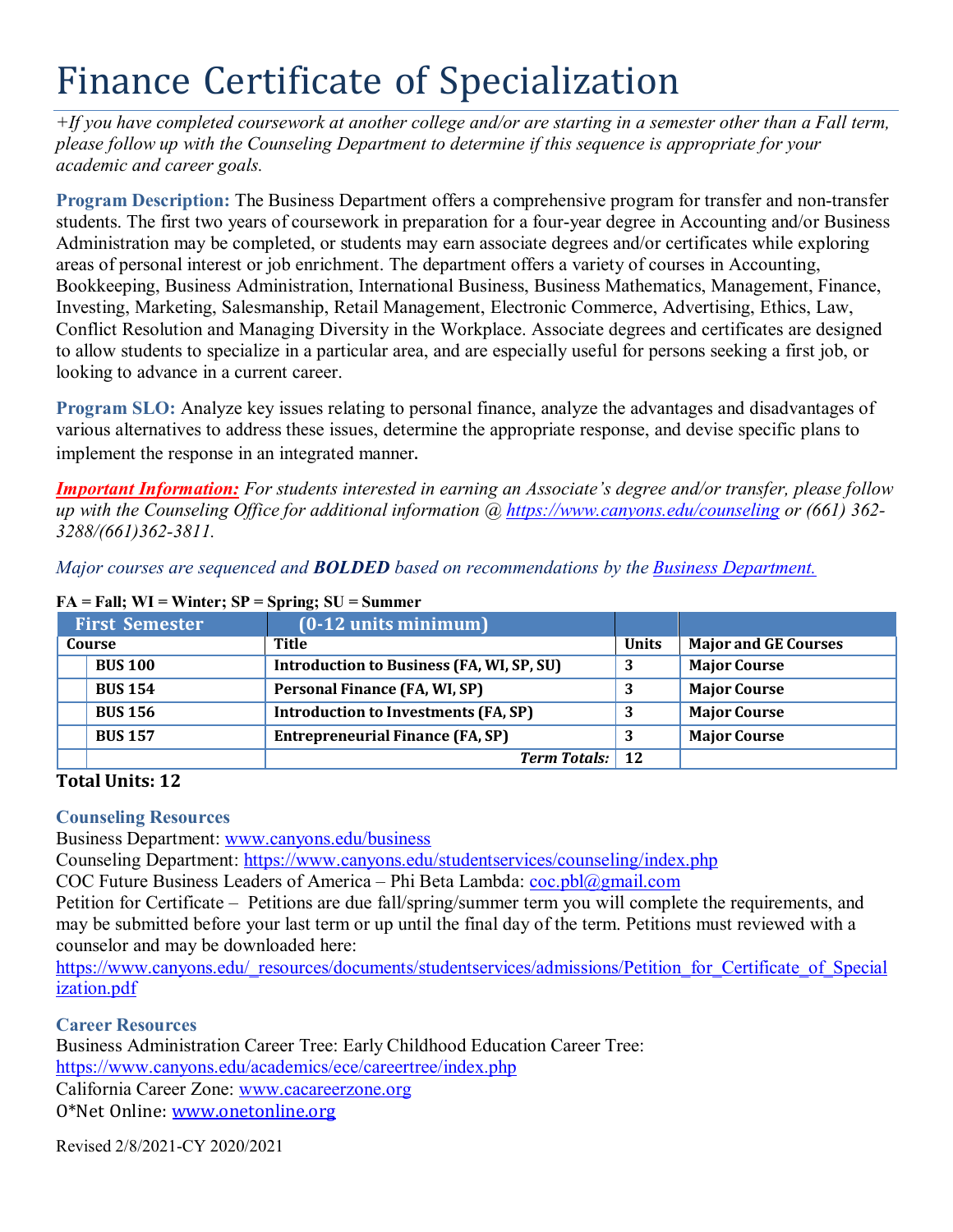California Career Zone: [www.cacareerzone.org](http://www.cacareerzone.org/) O\*Net Online: [www.onetonline.org](http://www.onetonline.org/)